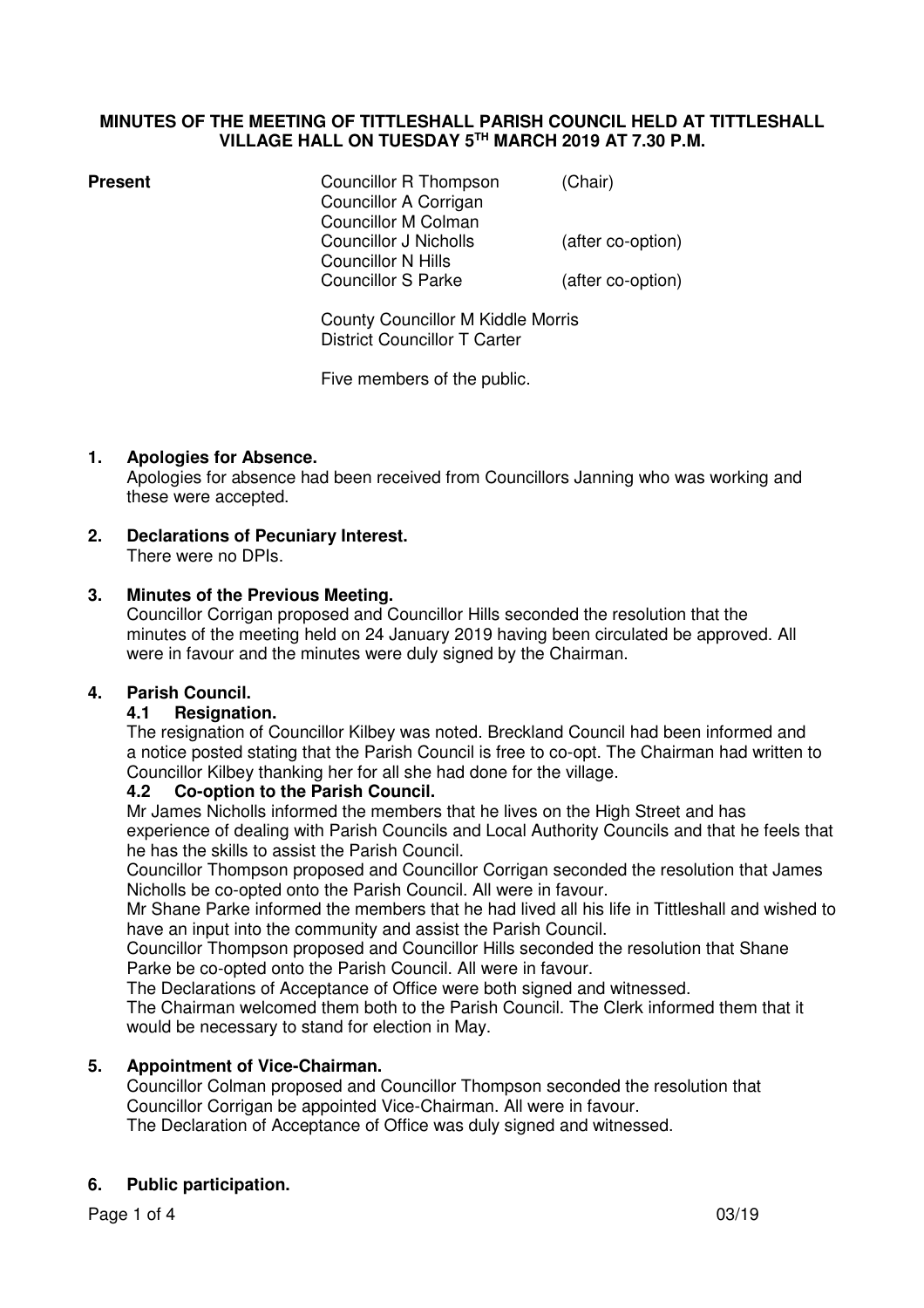# **6.1 County and District Councillor Reports.**

 The County Councillor reported that Norfolk County Council set the budget on 11 February which is a 2.99% rise making a £31.59 rise for a band property. There is no increase of 3% for Adult Social Services as the rises since 2016 have been cumulated and will show as a separate item on the Council Tax form. The costs for this are escalating but the County Council has received a further £29 million for people to live independent lives. Children's Services which was rated poor is now good and it is hoped that some parts will be outstanding. There are 1200 in the care of the Council, 3000 children in special and complex needs schools, 2900 children in need and 20000 with special educational needs. Children are now classed as being up to 25 years old as the Government has increased the top age from 18 to 25. Fostering a child costs £39000 per annum, residential Care £150000 and Complex Needs £500000. The budget for Children's Services is £186 million and out of this there is home to school transport of £27.7 million, placements and support for looked after children £57 million and education and care for children with SEN £56.4 million. It is projected that by 2030 the precept raised by Norfolk County Council will only go to pay for Adult Social Services.

 District Councillor Carter stated that the Silver Social which was started in 2018 has been well attended with 1400 at sessions held by Glasshouse Dance and Mat Ricardo also well attended. The summer programme includes Mat Ricardo, Glasshouse Dance and Opera Dudes followed by Mosaics Workshop and Foundry Group. Breckland Council has raised its precept by 1.9% and has a balanced budget. There is a Community Fund which has £150000 in it this year which is larger than before. A Band D property would see an increase of £4.95 per annum. The Council is aiming to assist villages in rural areas throughout the year.

## **6.2 Public Participation.**

A parishioner raised the matter of the speed of traffic through the village especially on Fakenham Road as afar as Mileham Road. He stated that the gateway had been discussed but he could find no further reference to it in the minutes The Community Speedwatch was discussed but no person had come forward to co-ordinate this once the previous one had left the village. A system similar to Mattishall was raised and the County Councillor stated that there is no money available for similar schemes but would get a price for the work. The SAM 2 sign has been in the village and the reports are available. A parishioner raised the matter of increased dog fouling especially in Church Lane. The sign needs to be placed out again. A parishioner queried what the £1700 is for in the project budget and this is for the work on the Millennium Green.

District Councillor T Carter withdrew from the meeting.

## **7. Matters to report.**

## **7.1 Website.**

Councillor Parke stated that the website is showing a start time of 7.00 p.m. for Parish Council meeting.

## **7.2 Emergency Plan.**

There is nothing to report at present

## **7.3 Matters to report not covered by the agenda.**

There were no matters raised.

## **7.4 Report from the Millennium Green Sub-Committee.**

The bark has been ordered for the swings, the roller of the area is to be done, and the chicken wire needs replacing on some equipment. The possible fencing around the play equipment was discussed but no decision was made.

## **7.5 Sports Equipment.**

The position for a person to take on the responsibility needs to be advertised as two people are needed to take over from those that used to be responsible.

## **7.6 Annual Parish Meeting.**

It was agreed to invite all as before plus Pilates. The Chairman will organise the drinks.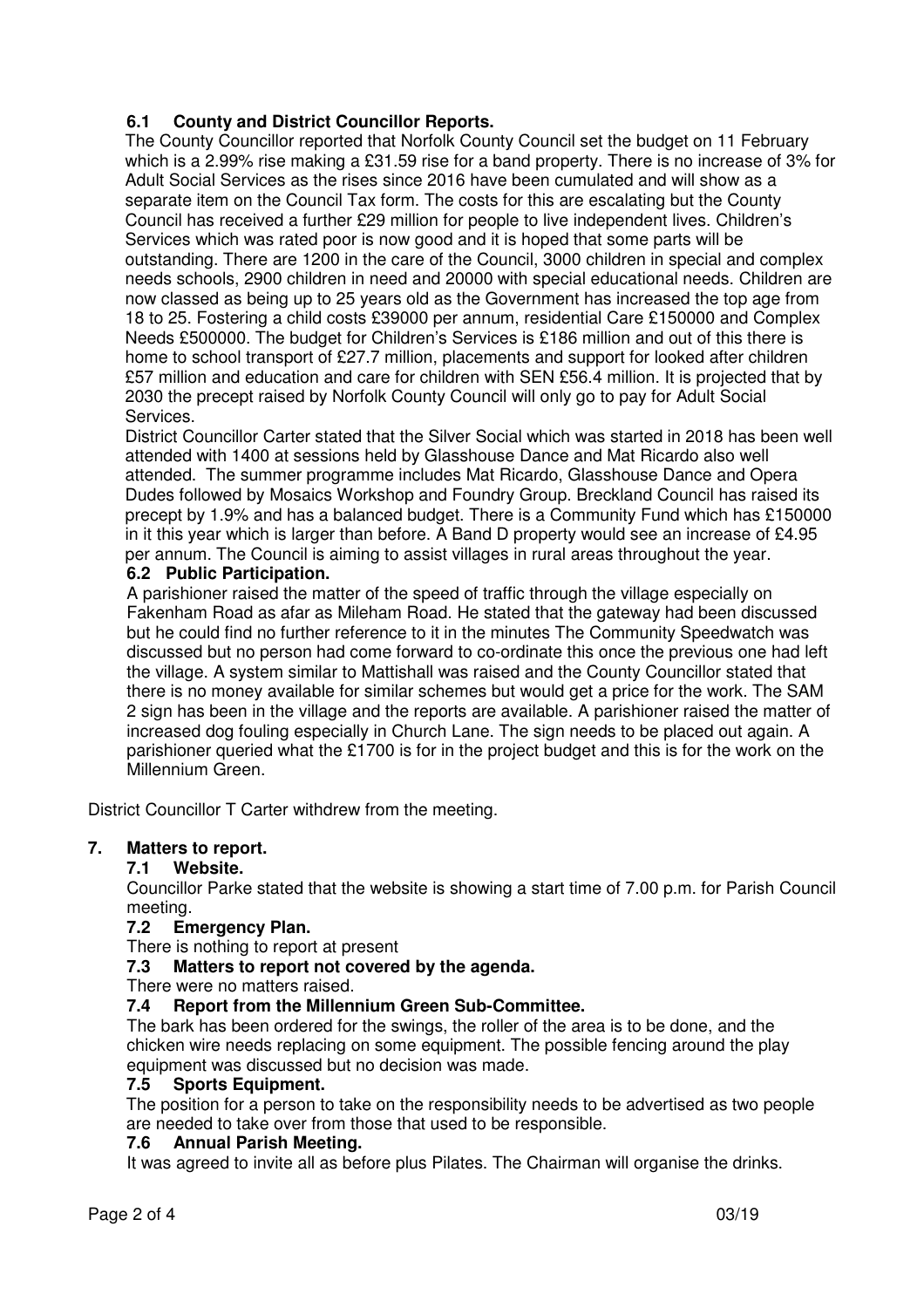## **7.7 Courtney House.**

The only information to report was that it had been heard that it is to be a 35 en-suite care home. The house is being refurbished and then it will be used as accommodation for the owner/manager. Nothing has been received at Breckland Council for any change of use or alterations.

## **7.8 Emergency Plan Coordinator.**

The Clerk will contract the assistant regarding this.

## **7.9 Defibrillator.**

Councillor Nicholls agreed to take on the checking of this weekly.

## **8. Highways.**

## **8.1 Report on Matters raised at the last meeting.**

The Clerk had reported the finger post at Mill Road junction, the pothole at the War Memorial and on Fakenham Road and chased the installation of the gates. Norfolk County Council had confirmed that it had inspected the finger post and would resolve this. The potholes had been repaired. The logs on the verge on Fakenham Road were raised with the County Councillor who confirmed that he had reported this and explained the long process to have these removed. He also informed the members that the cattle signs should be installed on Litcham Road in the next 10 days.

## **8.2 New Problems.**

There is no road junction sign travelling towards Tittleshall at the junction of Litcham and Mileham Roads.

## **8.3 Footpaths.**

No report was given.

## **9. Planning.**

## **9.1 Applications.**

**There were no applications to consider.**<br>**9.2 Decisions** 

**Decisions** 

# **9.2.1 3PL/2018/1347/HOU- Wicken Farm Stanfield Road-Summer House and Boundary Wall by existing Access. Approved.** Approved.

## **9.3 Local Plan.**

As not all Councillors had seen the document this would continue to circulate and any response required forwarded to the Clerk.

## **10. Finance.**

## **10.1 Budgets.**

The budget sheets and financial information had been circulated and Councillor Hills proposed and Councillor Colman seconded the resolution that these be approved. All were in favour.

## **10.2 Balances and Cheques for authorisation.**

Councillor Colman proposed and Councillor Thompson seconded the resolution that the balances and cheques for authorisation be approved. All were in favour.

## **Balances :-**

|                     | <b>Community Account</b>             |         |
|---------------------|--------------------------------------|---------|
|                     | Balance at 30 11 18                  | 1949.89 |
| Less                | Cheques authorised 06 11 18 -192.00  |         |
|                     | Cheques authorised 09 01 19 -1027.75 | 1219.75 |
| Balance at 31 01 19 |                                      | 730.14  |

| <b>DUSTICSS JAVEL ACCOULL</b> |             |
|-------------------------------|-------------|
| Balance at 30 09 18           | 3010.17     |
| Interest                      | <u>1.50</u> |
| Balance at 30 09 18           | 3011.67     |
|                               |             |